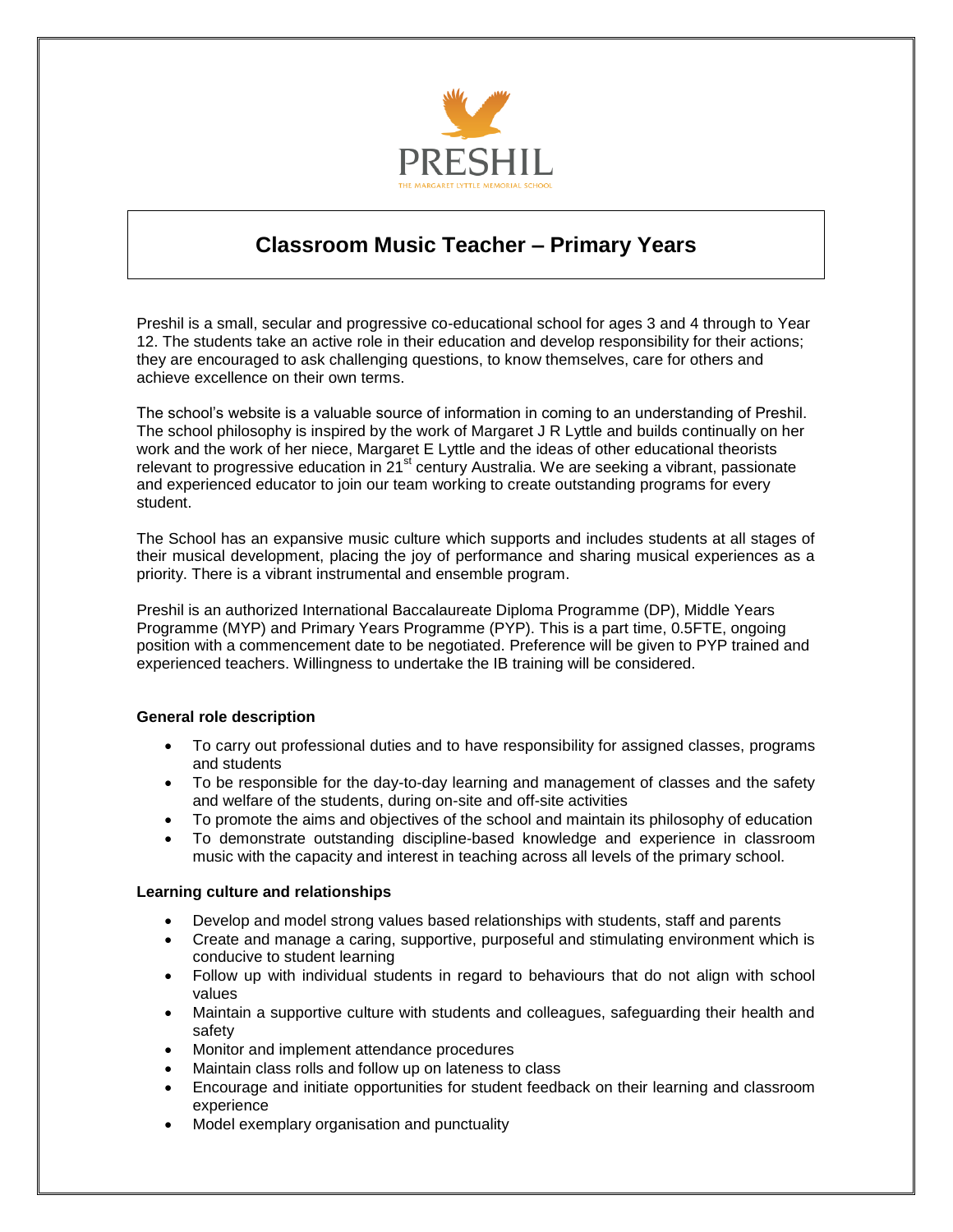# **Planning and development of programs and policies**

- Participate in all required school meetings, parent evenings and whole school training events
- Contribute to the development and co-ordination of a particular area of the curriculum
- Actively participate in the school's strategic planning team that contributes to the development of policies and programs
- Ensure that school policies are reflected in daily practice

## **Learning and teaching**

- Plan and deliver effective teaching and learning programs that align with the school philosophy and PYP Programme
- Identify clear teaching objectives and conceptually driven learning outcomes, with appropriate challenge and high expectations for all students
- Ensure personalisation of learning to reflect different styles, abilities and interests
- Develop the social, emotional and cultural aspects of students' learning
- Ensure students work to the best of their ability and that organisation and work habits are reviewed and developed in all classes

#### **Learning programs**

- To document PYP unit plans using ManageBac to enable sharing of curriculum across the school and to develop scope and sequences for each subject
- Participate in the collaborative development and evaluation of curriculum, and monitor, through observation and evaluation, the effectiveness of the learning/teaching program
- Maintain up-to-date subject and pedagogical knowledge
- Select and use a range of different learning resources and equipment
- Supervise and support the work of teaching assistants, trainee teachers and newly qualified teachers

#### **Feedback on learning and assessment**

 Maintain a regular system of monitoring, feedback and assessment, record-keeping and reporting of students' progress

#### **Pastoral care and extra-curricular activities**

- To take a proactive role with the Primary School's extensive vocal and music program, both within and beyond the classroom, with choirs, vocal ensembles and performances
- Provide accompanist to ensembles and individuals
- Conduct ensembles
- Participate in and organise co-curricular programs and activities that support the teaching program, such as excursions, social activities, sporting events, open days, performances, displays of student work, activities program and the school camps program
- Actively contribute to the wellbeing of students through mentoring and tracking of individual students, student forums, home groups and individual support

#### **Communication with parents**

- Initiate communication and consultation with parents on a regular basis over all aspects of their children's education – academic, social and emotional.
- Use a range of communication approaches including email, phone contact, web platforms and meetings
- Follow up with parents any concerns in regard to engagement, attendance, punctuality and behaviour.